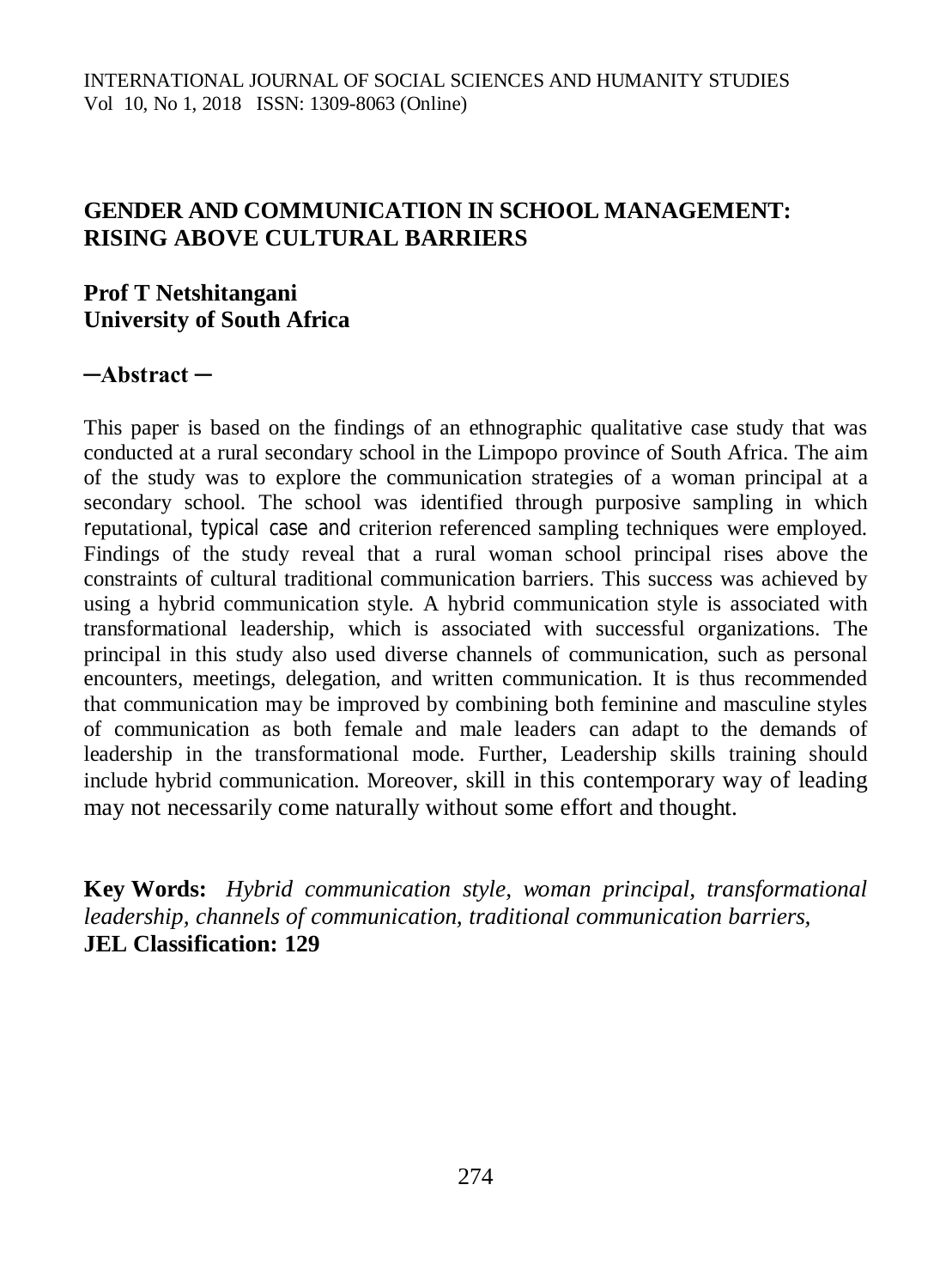# **1. INTRODUCTION**

The theory of a 'female' style of management is hotly debated globally. This is because the need to achieve gender equality is currently a priority for all countries. In the same sense that women are not a homogenous group, women managers are also not a homogeneous group and may operate, using a variety of managerial styles depending on the different situations in which they find themselves. The theory of the risks of a woman's management style creates a meta-narrative, which universalises the category of women and idealises characteristics such as self-sacrificing and caring (Blackmore, 1999). Moreover, many women managers are forced to adopt the male *modus operandi* in order to succeed in male-dominated environments (Wolpe, 2012). Similarly, researchers caution on formulating sociolinguistic universals (Holmes, 1998). However, as indicated earlier, a large body of research confirms the distinctive communication patterns of women across diverse contexts (Holmes, 2013). Mangers have to communicate in order to discharge their responsibilities. For communication to be effective, educational managers have to overcome communication barriers constantly and effectively.

For as long as the traditionalist classification of communication with stereotypical male attributes continues and is influential in public perceptions, women will be disadvantaged, since they define women's communication styles as deficient (Coleman, 2001). Currently, there is a move towards recognising female communication styles as effective and critical for organisations to succeed. This is because female communication styles are said to be more in agreement with the transformational style of management (Vinkenburg, Engen, Eagly & Johannesen-Schmidt, 2011; Lopez-Zafra, 2012).

Reflecting on the findings of a qualitative study conducted into a woman school principal in South Africa, this article argues that the woman principal utilised a transformational leadership style by following a hybrid communication style, given that transformational leadership involves mobilising social interactions in support of institutional goals (Lopez-Zafra, 2012). In the case of this study, she displayed both feminine communication styles and traditional male characteristics of independence and strength in the public sphere, yet teachers in her school do not associate her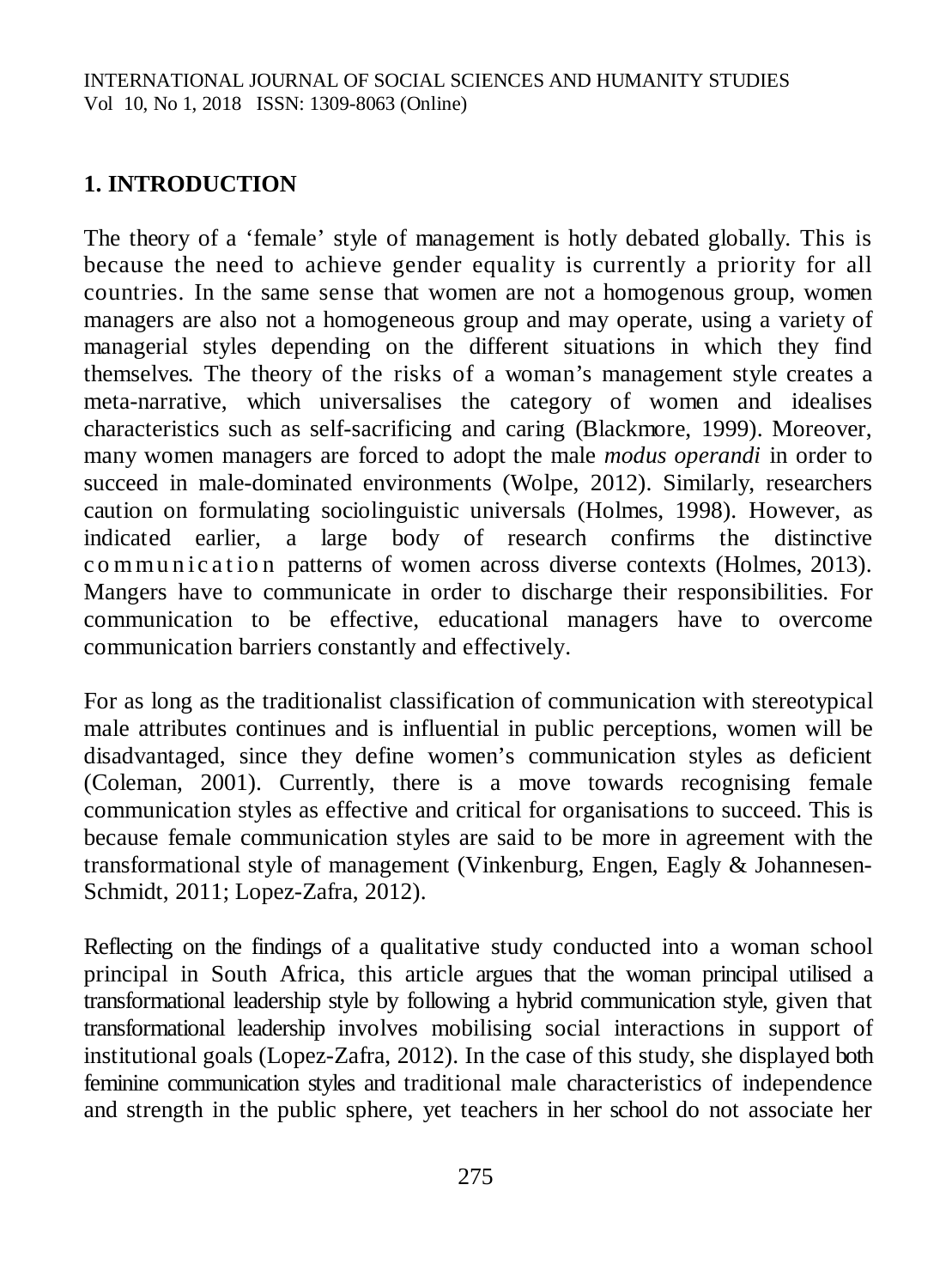character with masculinity.

The study on which this article is based extends the current literature by investigating the extent to which the principal's communication in the school reflects transformational leadership. By doing so, this article contributes to a deeper understanding of the tools that interact with transformational leadership to enhance school effectiveness thus, expanding and existing body of academic knowledge and scholarship. It is therefore critical for organizations to maintain a gender balance in management because this addresses a number of aspects within the organization.

Women managers bring various fundamental values within an organization. Lumby and Azaola (2014) declare that the qualities of motherhood in women can have implications for many other contexts in their lives. They point out that women have become actors who build meaning as they try out different strategies in their interaction with staff members and children. Some principals use this mothering characteristic to enrich their managerial experiences. The Grant Thornton Report (2013) emphasizes the gains of gender parity in organizations. This report goes on to point out that a recent review of 100 companies against Organizational Health Index found that companies with more than three women in top management positions scored higher than their male peers. Therefore, organizations can benefit when there have more women at the helm. Female representation at top management has a potential to engender enhanced motivation and commitment in lower-level women managers, "leading them to improve their individual performance and contributions to the managerial groups to which they belong" (Dezso & Ross, 2012).

## **2. LITERATURE REVIEW AND THEORETICAL FRAMEWORK**

Literature review will focus on Conceptualising women communication styleand the Theoretical Framework.

### **2.1. Conceptualising women communication style**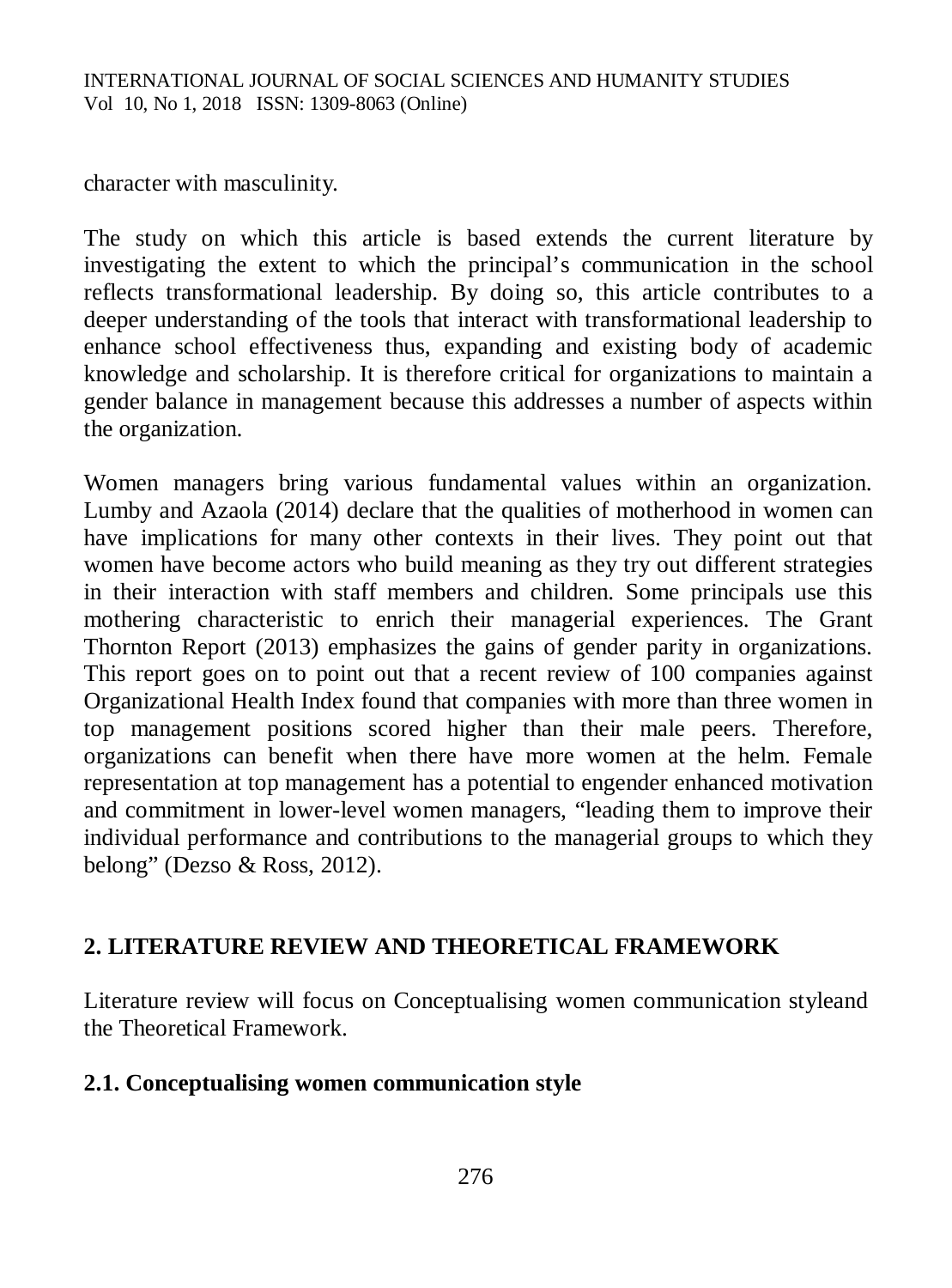The theory of 'female' style of management is fervently debated globally (Isaac, 2011). As mentioned in the introduction, women are different, and as managers they may operate use a variety of managerial styles depending on the contexts in which they find themselves in. As expressed by Blackmore (2010), the theory of a woman's style of management risks creating a meta-narrative that is universalizing the category of women and idealizing characteristics such as self-sacrifice and caring. Moreover, to succeed in male environments many women managers are forced to adopt the male *modus operandi* (Wolpe, 2012). Interestingly, as indicated earlier by Holmes (2013), women communicate differently in various contexts. Katuna (2014) cautions that reporting on the differences of women's communication styles should not be considered as 'gender essentialist' because the researchers explain why women may have developed the feminine style.

Currently, there is a move towards recognising female management styles as effective and critical for organizations to succeed and the reason for this move is that female management styles are said to be more in agreement with the transformational style of management (Martos, 2012). Research in leadership and management argues that transformational leadership is associated with successful contemporary organizations (Eagly, 2013). The same sentiment is expressed by Noddings (2013) when stating that "…it is time for the voice of the mother to be heard in education".

## **2.2. Theoretical Framework**

Research suggests that a hybrid style known as transformational leadership is highly effective in most contemporary organisational contexts (Eagly, 2013). 'Transformational' leaders motivate others to excel, encourage creativity and foster human relationships. This type of leadership is effective because it promotes strong interpersonal connections based on a leader's charisma and consideration of others. These connections enable leaders to stimulate highquality performance by encouraging workers rather than threatening them, thus motivating them to perform exceptionally well. By bringing out the best in others, transformational leaders enhance the performance of groups and organisations, including schools (Eagly, 2013).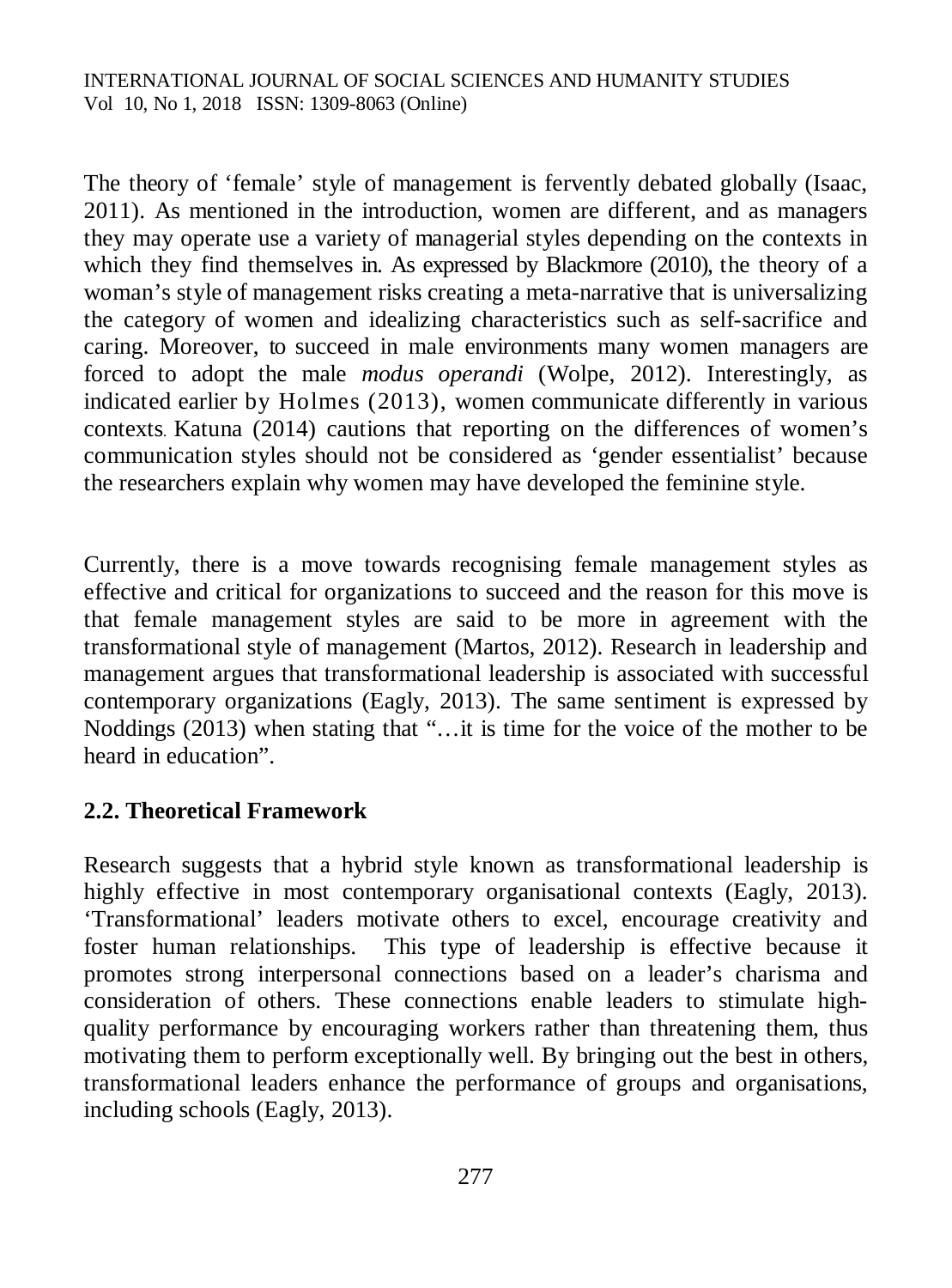Transformational leadership is genderless because it incorporates both culturally masculine and feminine behaviours. This androgynous mixing of masculine and feminine leadership skills calls for some effort and thought – men have to work on their social skills and women on being assertive enough to inspire others (Eagly, 2013). Both women and men leaders can adapt to the demands of leadership in the transformational mode therefore optimising leadership and management in contemporary institutions (Eagly & Chin, 2010).

According to Kwadzo (2010), a number of studies that have been conducted on gender leadership suggest that the leadership and management of modern institutions need to be non-coercive, based on team work, and proficient in building relationships, which is the leadership style naturally employed by women. Therefore, women bring different qualities to leadership and management positions and help organisations to maintain a competitive advantage (Broadbridge, 2007).

Interestingly enough, literature about transformational leadership has illustrated that women are more transformational than men, since the characteristics of a transformational leadership style are related to feminine gender characteristics (Vinkenburg, Engen, Eagly, Johannesen-Schmidt, 2011). Women specifically surpass men in their attention to human relationships. Moreover, when giving incentives, women leaders are more prone to practicing a more positive, rewardbased approach and men a more negative, threat-based approach which is less likely to be effective (Lopez-Zafra, 2012). It, therefore, seems as if women come across as better leaders.

Grogan and Shakeshaft (2010) pointed out in her research that a feminine style of leadership is democratic, participatory, caring. They (Grogan and Shakeshaft, 2010) further assert that feminine leadership style is more inclined to encourage inclusiveness and motivation than the masculine style of leadership which emphasises individualism, duty and rules. Grogan and Shakeshaft (2010) also alluded that the characteristics of female leadership fit well with notions of how to run successful schools.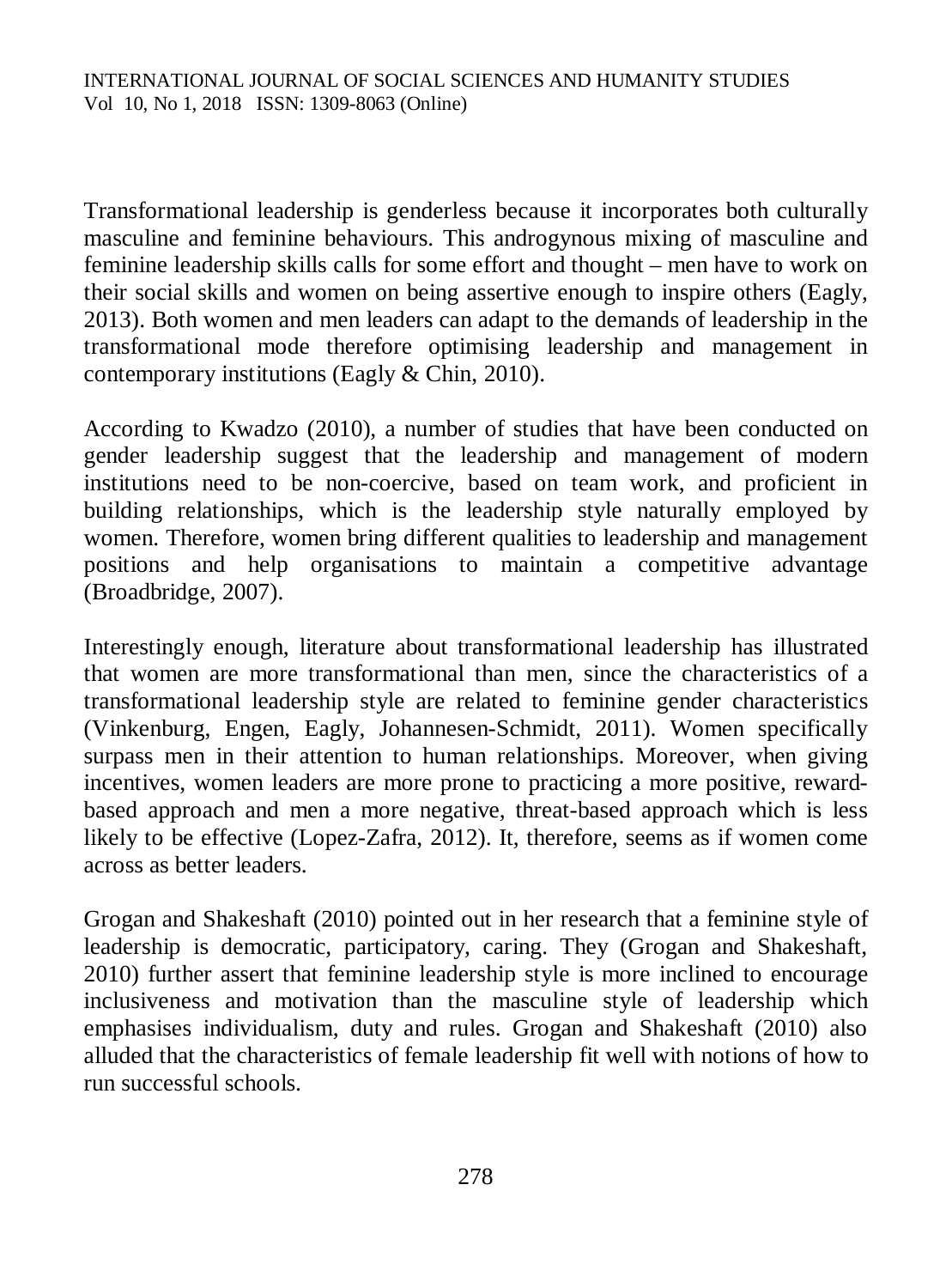The feminine style of leadership which comprises caring, creativity, intuition, awareness of individual differences, non-competitiveness, tolerance, subjectivity and informality is appropriate to educational organisations (Merchant, 2012). This includes their communication style which is used to enhance social connections and relationships (Grogan & Shakeshaft, 2010). Hence, female principals are better than males in the area of communicating school goals, supervising and evaluating instruction, coordinating curriculums, maintaining high visibility, promoting professional development and providing incentives for learning (Lad, 2000). The following section presents discussion of the findings of the study.

# **3. RESEARCH METHODOLOGY**

## **3.1 Research design**

A qualitative research design was used to understand and describe the communication strategies of a woman principal in a secondary school. The research was conducted in a secondary school in Limpopo, South Africa, which was identified by means of reputational sampling. It was an ethnographic case study, where the principal and the teachers working under her supervision were investigated, in depth, for an unbroken period of six months.

# **3.2 Sampling and selection**

Purposive sampling was used and as such reputational, typical case and criterion referenced sampling techniques were employed. A school in Limpopo province, SA, was chosen because there were few women principals, its cultural embeddedness, researchers familiarity with context and also, because there was little research on gender in the province. The principal was nominated by a senior official in the regional department of education on the basis of the principal's years of experience as a principal (11 years), sound management of the school and the consistently good matriculation results obtained by learners. Six teachers, three males and three females, were selected by the researcher, by means of judgement sampling. The findings of the inquiry were exploratory and descriptive. The primary aim was to understand and describe the communication strategies of the principal as experienced by her and the staff from their own frame of reference.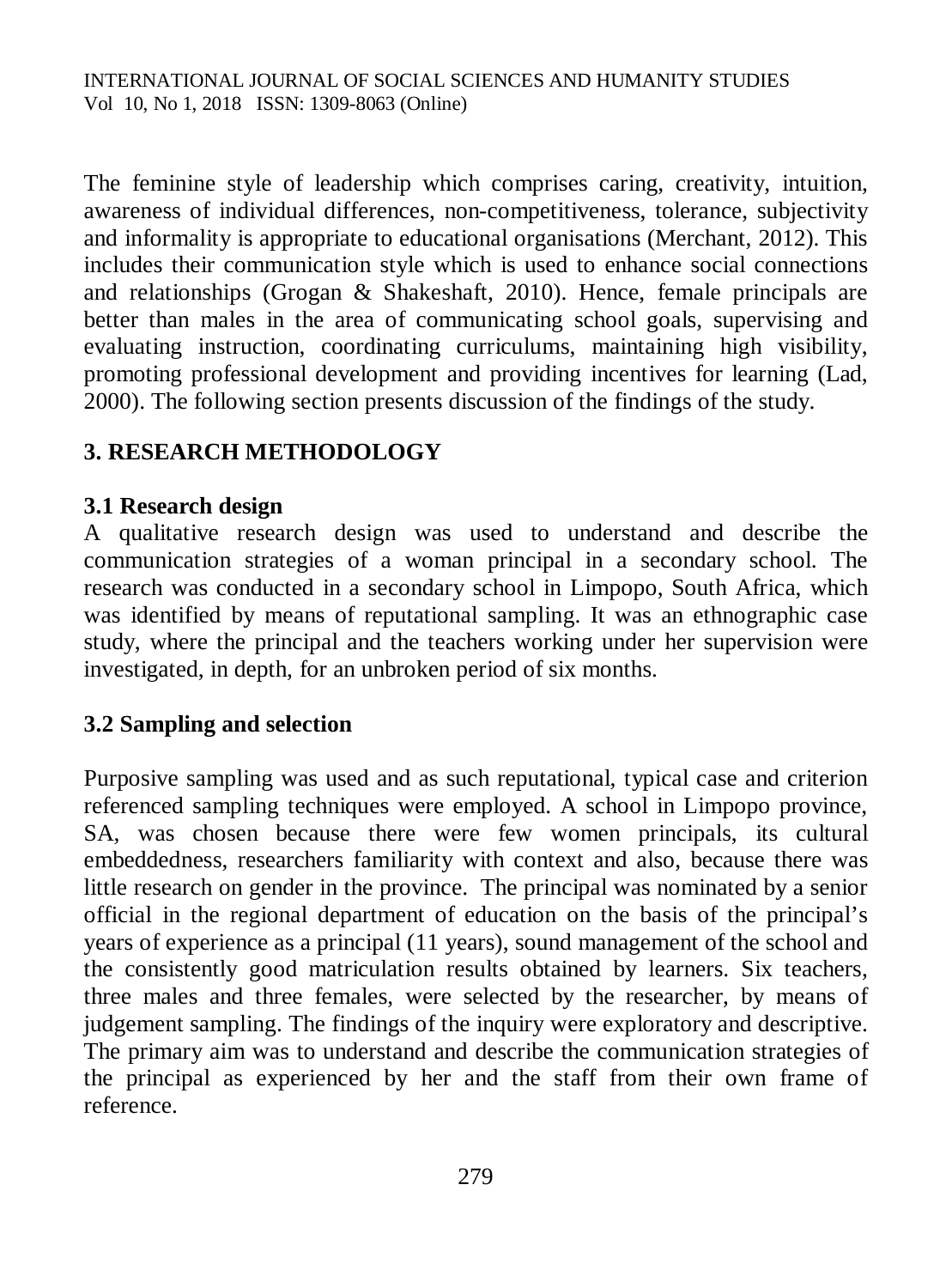## **3.2 Data collection**

The data collection strategies were individual in-depth interviews with the principal and teachers, respectively, school documents analysis and nonparticipant observations. Interviews were recorded using a digital device and later transcribed. The interview data has not been edited for expression. However, because the participants were second language speakers of the English language, the data has been partially edited for linguistic accuracy to eschew from incomprehensible meaning of what they expressed. The researcher did not completely alter the style and rhythm of the participants' speech patterns. The period of field work also allowed the researcher to 'shadow' the principal as she carried out her daily tasks. Moreover, the researcher attended all formal meetings held at the school and observations were recorded as extensive field notes. School documents, used by the principal in the execution of her school administrative duties, included the school's minutes book, information book, school journal and school policies. Multiple data gathering strategies enabled me to validate the interview data.

## **3.3 Data analysis**

Analysis of data obtained from the observations, individual interviews and documents was done thematically, which entailed identifying, coding and categorising the primary patterns in the data (Yin, 2015). Transcriptions of interviews and field notes were read and re-read and tentative categories and subcategories emerged. Literature, observation and experience assisted the researcher in identifying the final categories. The research was limited to a single site and a small sample (1 Woman principal and sis teachers), typical of qualitative research. The findings show patterns that are useful, particularly where they are corroborated by the large quantity of literature dealing with women in education management and gender specific styles of communication, which has been carried out in a variety of contexts.

## **3.4 Ethical considerations**

The researcher ensured the use of informed consent forms, discussion of the interview agenda and timeframe, and the use of tape recorder to ensure accuracy of information. In addition, the participants were assured of anonymity and confidentiality. The principal and the teachers were given pseudonyms when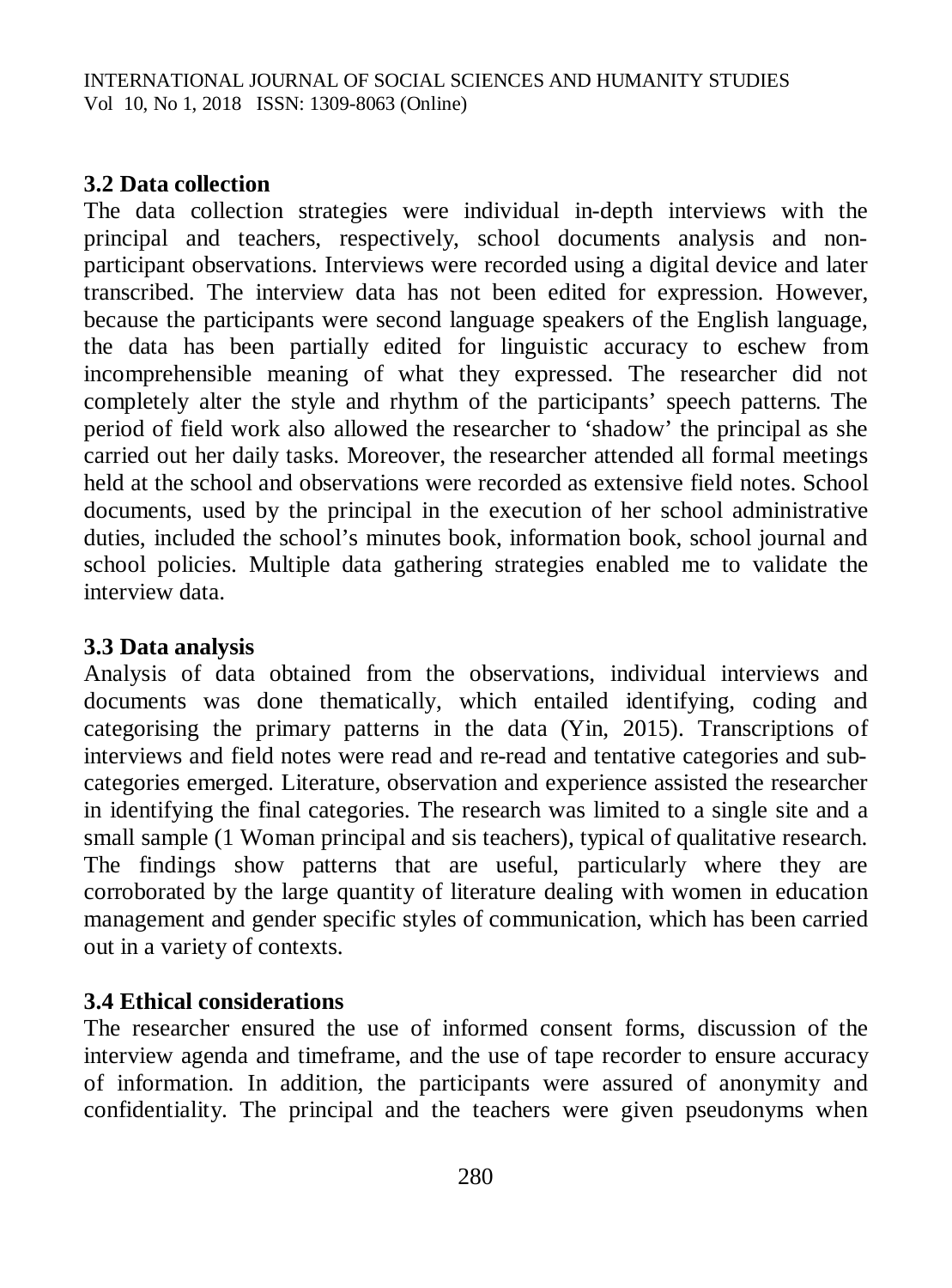reporting. Ethical clearance was given by the University and the department of education gave me permission to conduct the study.

## **4. CONTEXTUALISING THE STUDY**

The school manager, Martha, (pseudonym) is a woman in her early fifties and consequently is regarded as quite elderly by members of her small, very rural community and in the school. She was born and raised in the Limpopo Province of South Africa. She has an honours degree in English and a professional qualification. She has been in the teaching profession for more than thirty years, moving slowly up the career ladder from senior teacher to head of the department and then to her present position as school manager. Thathe school (pseudonym) is a large secondary school which had an enrolment of 1 025 learners at the time of the research. The school has boasted the best matric results in the area. The school is located in a small township surrounded by farmlands. Martha manages a teaching staff of 28 and support staff of three. Only seven teachers are female and twenty-one are male. Observations showed that Martha is an organized person and her office is spotless and attractive. She moves gracefully and never does things in a hurry. She is a controlled speaker who formulates her viewpoints with care and takes time, even lengthy monologues, to explain a point. She regards herself as a talkative person, confessing: "I think I talk too much ... that is my greatest weakness in communication".

### **5. FINDINGS AND DISCUSSION**

Findings and discussions will focus on channels of communication as they emerged from data analysis. At times messages are not well communicated because communicators use wrong channels of communication (Williams, 2011). The study showed that Martha overcame the barriers to communication by using diverse channels of communication. She used personal encounters, delegation, communicating through meetings, and written communication.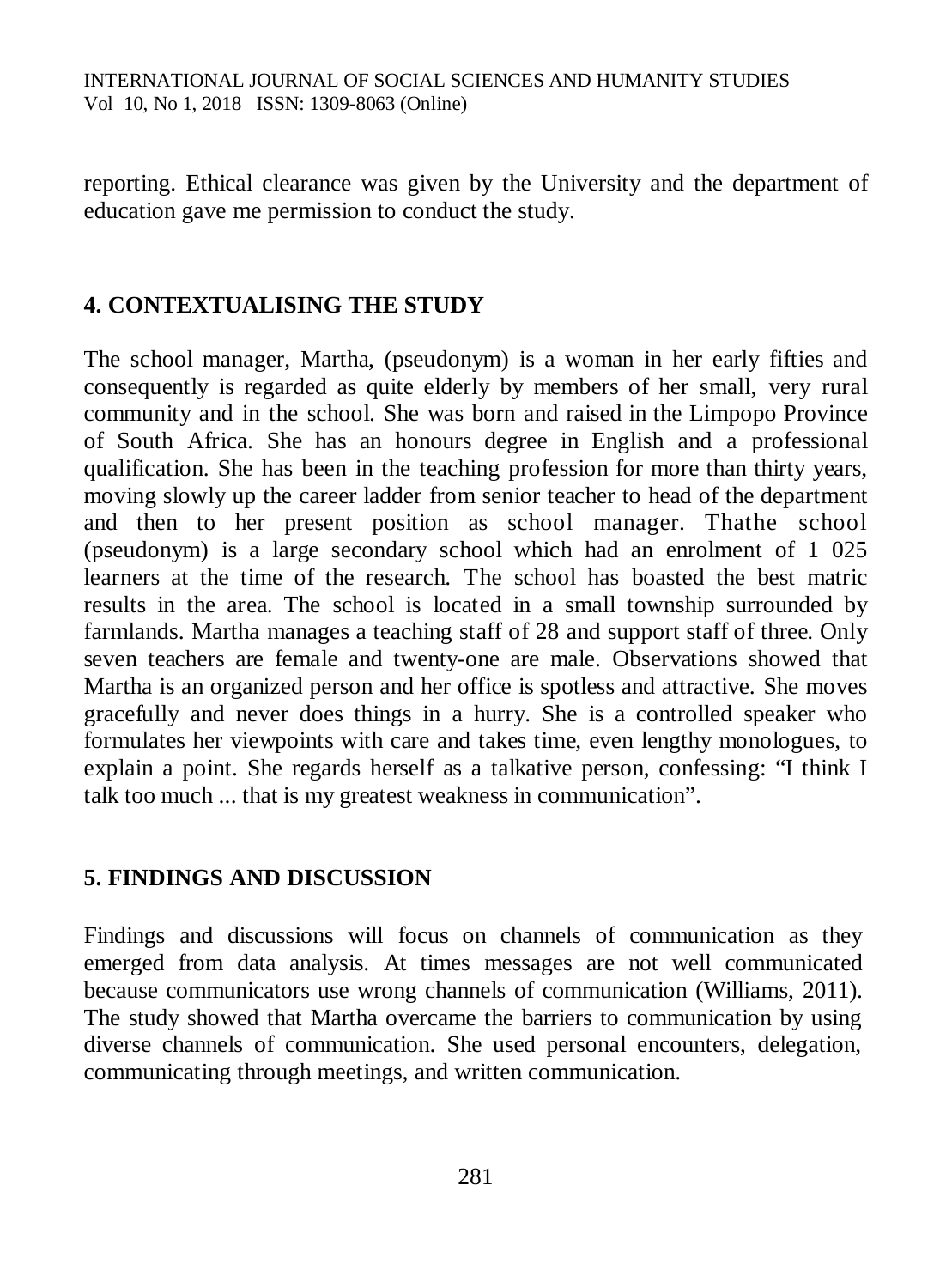## **5.1 Personal encounters**

One-to-one communication is good building interpersonal relationship (Debroux, 2013) and for the direct intention of improving employee performance and conduct (Williams, 2011:588). Findings revealed that Martha used both traditional channels of communication and feminine channels of communication. In addition to other usual channels of communication, to fulfil daily administration of the school, Martha preferred personal conversations, in which the teacher is called to her office.

I usually call them to the office to talk to them ... (Martha). … you call somebody to the office, to discuss the issues. (Martha).

Her preference for personal interaction to give instructions was confirmed by the teachers:

She communicates to us through private conversations, and that is done very well. She is exceptionally very good in such matters… (Teacher)

Alimo-Metcalfe (2010) and Debroux (2013) postulate that personal contact is a particular preference among women managers and they use it to reinforce interpersonal relationships. Moreover, she makes an effort to understand the personal preferences of teachers in order to avoid offending them. This is in line with literature which suggests that women are concerned with emotion and personal relationships (Merchant, 2012). This is also in agreement with the notion that women are more transformational than men (Lopez-Zafra, 2012).

The woman principal also preferred personal encounters to solve issues outside the school. Moreover, when the school experienced a problem with resources (electricity) with the education department, she and members of the school's governing body (SGB) went to the regional department's offices in order to raise the complaint:

So we went personally to regional office, eventually with the SGB members and we were promised. (Martha)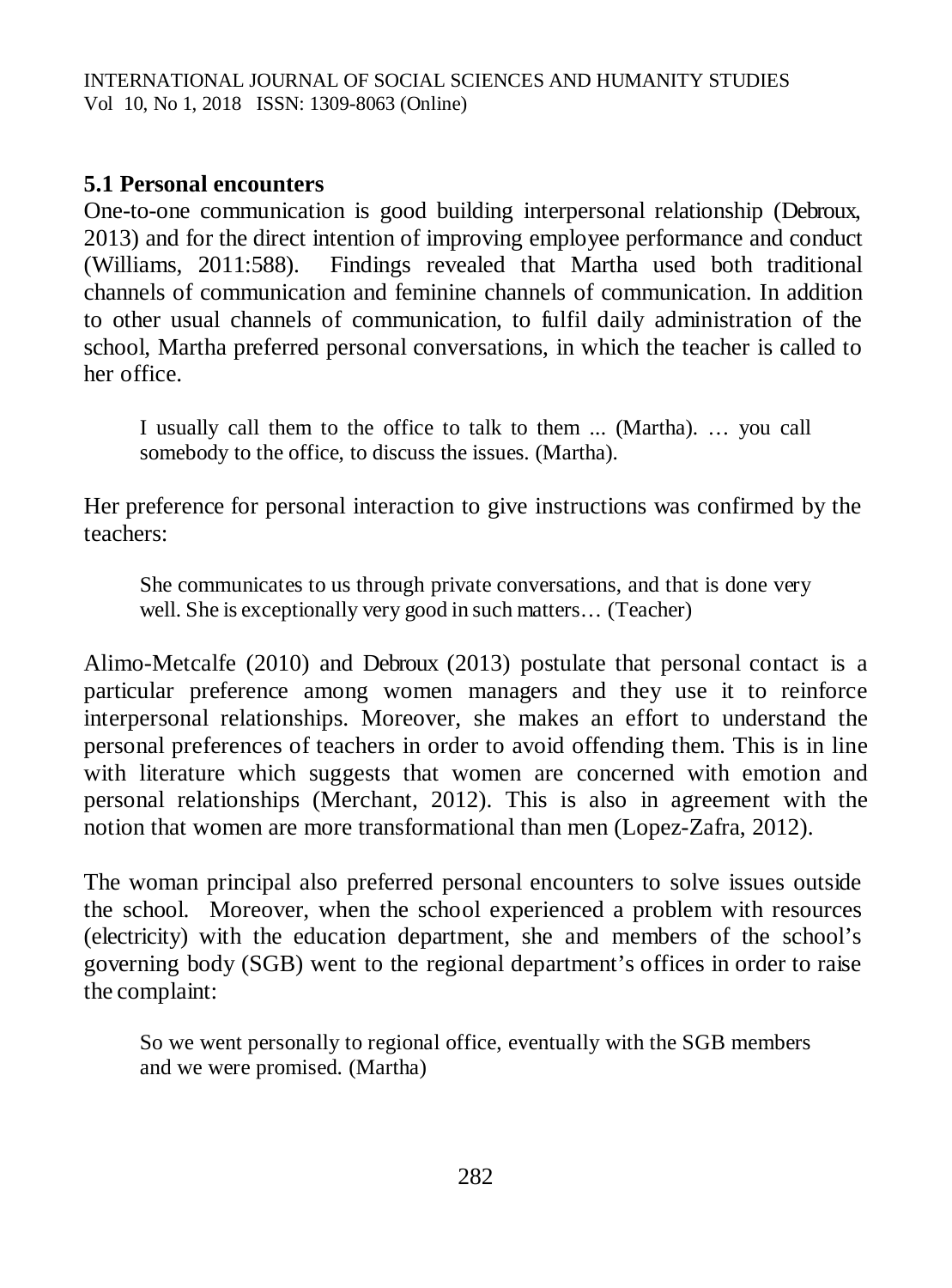As a principal she also spoke personally with the learners. This was mostly done during morning assembly which was held every morning:

During morning devotion also I do a lot of talking usually especially if there are issues to be addressed. (Martha).

Again, this shows that the principal did not only use the teachers or heads of departments to communicate with the learners. She occasionally still preferred to have personal conversations with the learners like she had with the members of her staff; an aspect of transformational leadership which fosters good relationships. Martha ensures that personal encounters take place by making it part of the school policies. In the Learner Representative Council (LRC) Vision, Mission, and Code of Conduct document, it was pointed out how the learners should communicate with one another and their class teachers; it was pointed out how the learners should communicate with one another, their class teachers, and management. Therefore, there was upward communication, that is, learners communicating with staff, and also horizontal communication, that is learners communicating with learners. Most importantly, the school policy also showed upward communication by stating that 'all teachers are free to contact management on any issue related to their duties'.

Martha's preference for personal conversations is also confirmed by Thakhathi (1996) who conducted a research in the area prior this study was conducted found that relationships and interpersonal skills seem to be a concern for many women managers. It is, therefore, not surprising that Martha knew how to speak to each individual, as mentioned by her teachers, because research conducted by Walker in Holmes (2013) also shows that women think about the feelings of other people. By bringing out the best in others, transformational leaders like Martha enhance the performance of the school. Taking other people's feelings into account may, however, create problems as some people might think that it is an indication that women are weak and can be manipulated. In her case, though, communication was effective, confirming the advantages of using both masculine and feminine ways of communication which are characteristics of transformational leadership. Indeed, women negotiate multiple and contradictory discourses in order to make sense of their leadership situations (Holmes, 2013).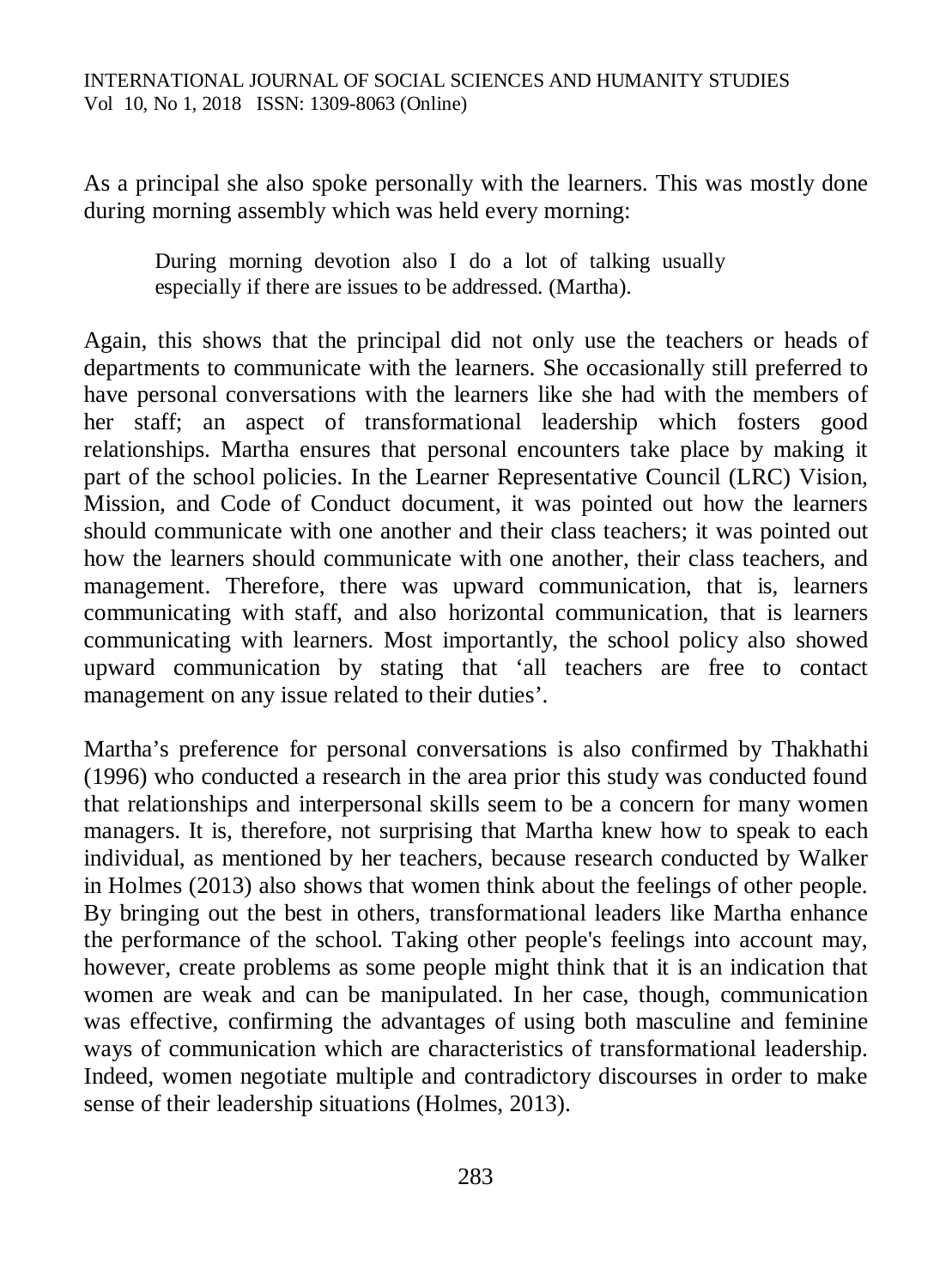## **5.2 Delegation**

Apart from personal conversations Martha also delegates instructions to heads of departments who take the messages to the relevant teachers. According to Grimsley (2018) delegation occurs when someone with authority confers upon another person the power to do a particular task. Delegation is usually a one-way street and superiors delegate authority to subordinates. However, ultimate responsibility for task completion usually remains the responsibility of the person who delegated the authority to complete it. This is what she said:

... and sometimes she does send Heads of Departments [HoDs]. (Teacher). She uses the HoDs ... and information from the HoDs. (Teacher).

The use of diverse channels of communication is in line with transformational leadership (Shakeshaft, 2010, Merchant, 2012), and it is not surprising why her school was one of the best performing schools. In this case she ensures good performance of both teachers and learners, thus bringing different qualities to leadership and management positions in schools and maintaining a competitive advantage (Broadbridge, 2007). A good leader must delegate and delegation allows the subordinates to acquire leadership skills. By doing that she is practising transformational leadership because transformational leaders enhance the performance of colleagues by bringing out the best in them.

### **5.3 Communicating through meetings**

Formal meetings are used for collective communication regarding general school matters. According to the staff minutes' book, six staff meetings are held on average each year. Management meetings between the principal and the heads of departments and the subject heads take place three times a year. Data collected from the minutes showed that these meetings were mainly informative. In addition, Martha also relies on regular meetings to communicate with the parents or guardians. However, the researcher observed that she was willing to communicate on an *ad hoc* individual basis with parents who came to see her at the school:

…when we have a formal meeting …I usually talk and make sure that I have communicated well. Say it's a staff meeting, say it's a parent's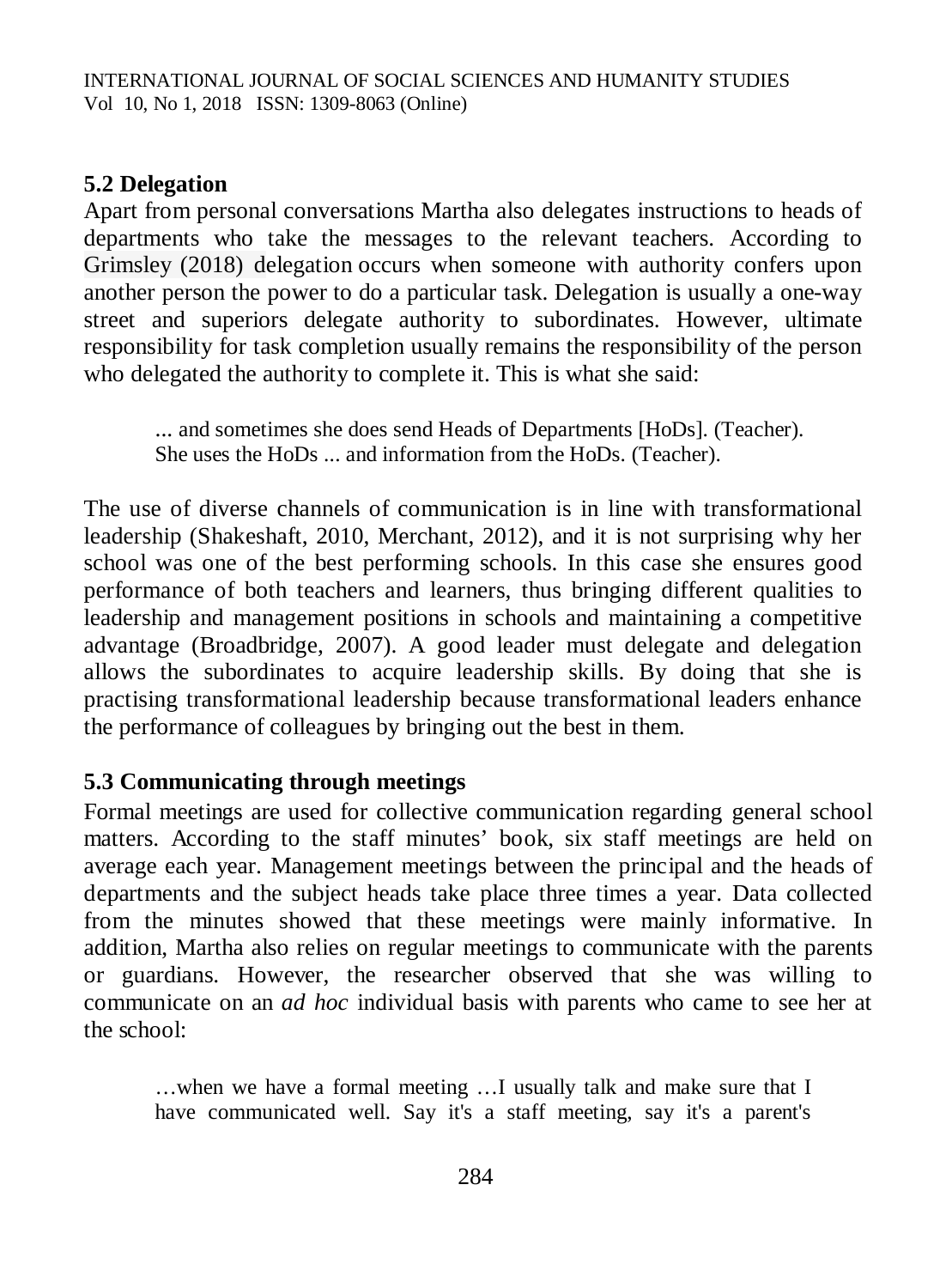meeting, you see. (Martha). We also have meetings where we communicate if there's a need like when there are reports and stuff, we'll gather around and then have a meeting. (Teacher).

... She talks to us in staff meetings. (Teacher).

#### **5.4 Written communication**

Written communication was also a frequently used strategy, especially when communicating official notices. Martha used circulars, the school journal, the notice board, and the information book. Circulars were disseminated to the senior teachers. The same applies to the information book. The latter is a book where the principal records essential information for the staff to read and to counter sign. Teachers often referred to the information book as a most effective means of communicating routine information. Scrutiny of the information book showed that it was used frequently for notices and information in contrast to issuing directives, which were always given personally to teachers. A noticeboard was also used to reiterate information and Martha insisted that deadlines were posted on the board 14 days before work was due.

A school journal or log book was used for communication between the principal and officials from the regional office. This practice had been instituted during the previous dispensation by the inspectorate. However, Martha still deemed it useful for recording cases of staff discipline and other important events. She executed this task thoroughly. All conflicts and problems encountered, especially with teachers, were recorded. The researcher's presence at the school to conduct the study was also recorded. Although the journal is seldom checked by circuit managers, Martha regarded it as an important strategy for personnel management:

If you have a teacher maybe who gives you problems, then at some stage you record it, then it will help you. Maybe if the matter gets out of hand, and you've got to take the matter up, the circuit manager is likely to say, 'Now that you are bringing the matter to me how long has it been going on, and have you got any record to show?' then you may refer to it.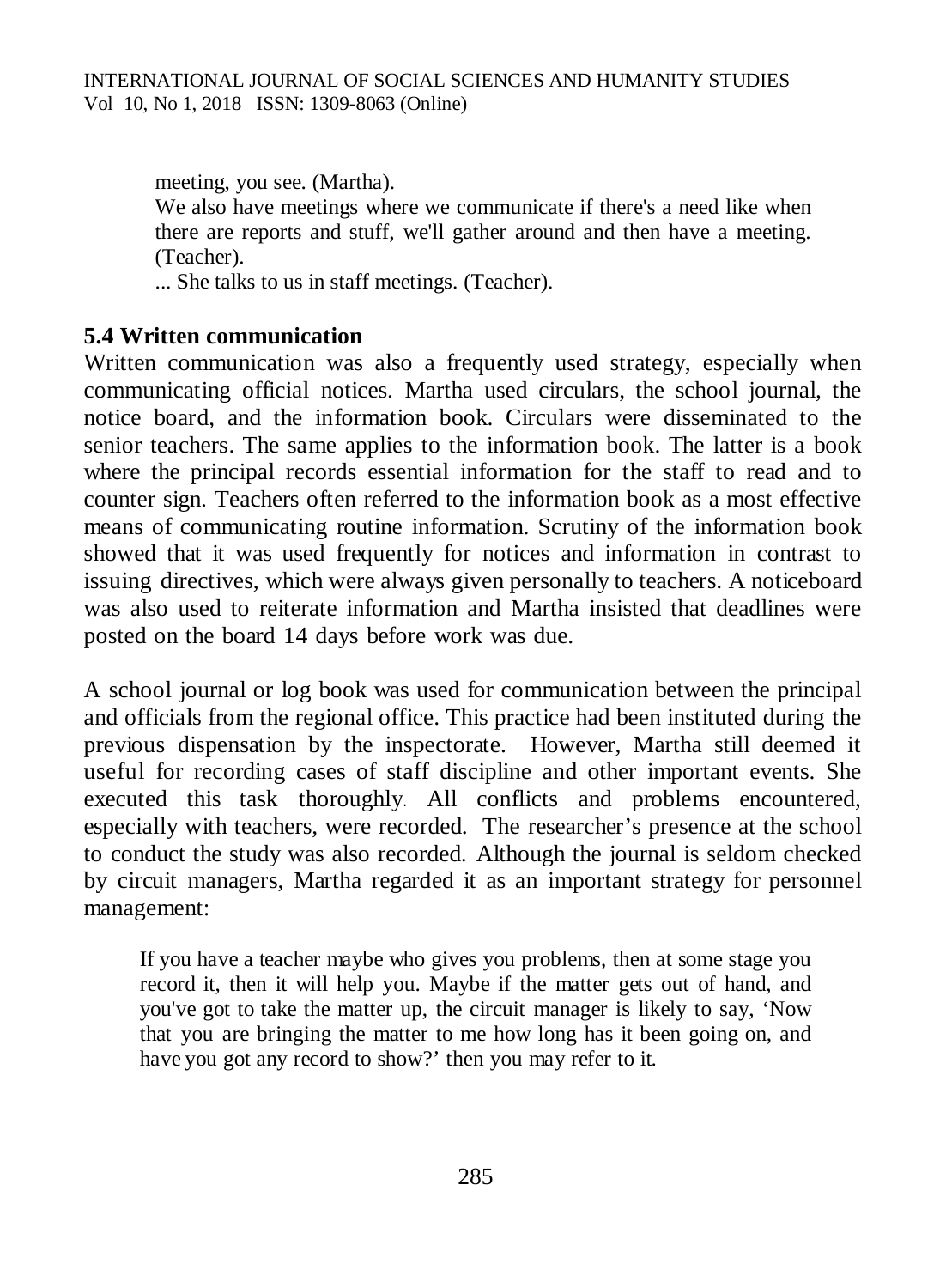Clearly, Martha appreciated the value of written communication. Written communication is vital to management since it allows the manager to carefully organise his or her thoughts, and provides a record for future reference (Bartol & Martin, 1994:440). By using multiple communication styles and communication channels, Martha took up multiple discourses to construct and negotiate her leadership identity within her unique working context in which tradition is still strictly followed. Indeed, as poststructuralists argue, social identities are not static and homogeneous, but are complex and heterogeneous; hence their rejection of essentialist notions of identity (Weiner, 1994).

## **6. CONCLUSION**

This article reported on the findings of a qualitative case study conducted on a woman school principal and her staff in rural South Africa. The study aimed to understand a woman's communication in support of the wider global initiatives to improve communication in educational management. Although the research was limited to a single site and a small sample, typical of qualitative research, the findings did suggest patterns that are useful, particularly where they are corroborated by the large quantity of literature dealing with women in education management and gender specific styles of communication, which has been carried out in a variety of contexts.

The findings revealed that a woman principal in a rural setting experienced communication barriers like language barriers, perceptual barriers, distrust and marginal listening. However, she was able to manage the challenges brought by these barriers by using diverse channels of communication which helped her to succeed in minimising miscommunication. Data from generated from interviews with the principal, teachers and from the documents analysed show that she preferred to use personal encounters and meetings with teachers, learners, and parents. Furthermore, she used other conventional channels of communication such as delegation and written communication.

I also emerged that the woman principal managed communication barriers by using a hybrid style of communication. She did that by combining both feminine and masculine communication styles. By doing this her management was more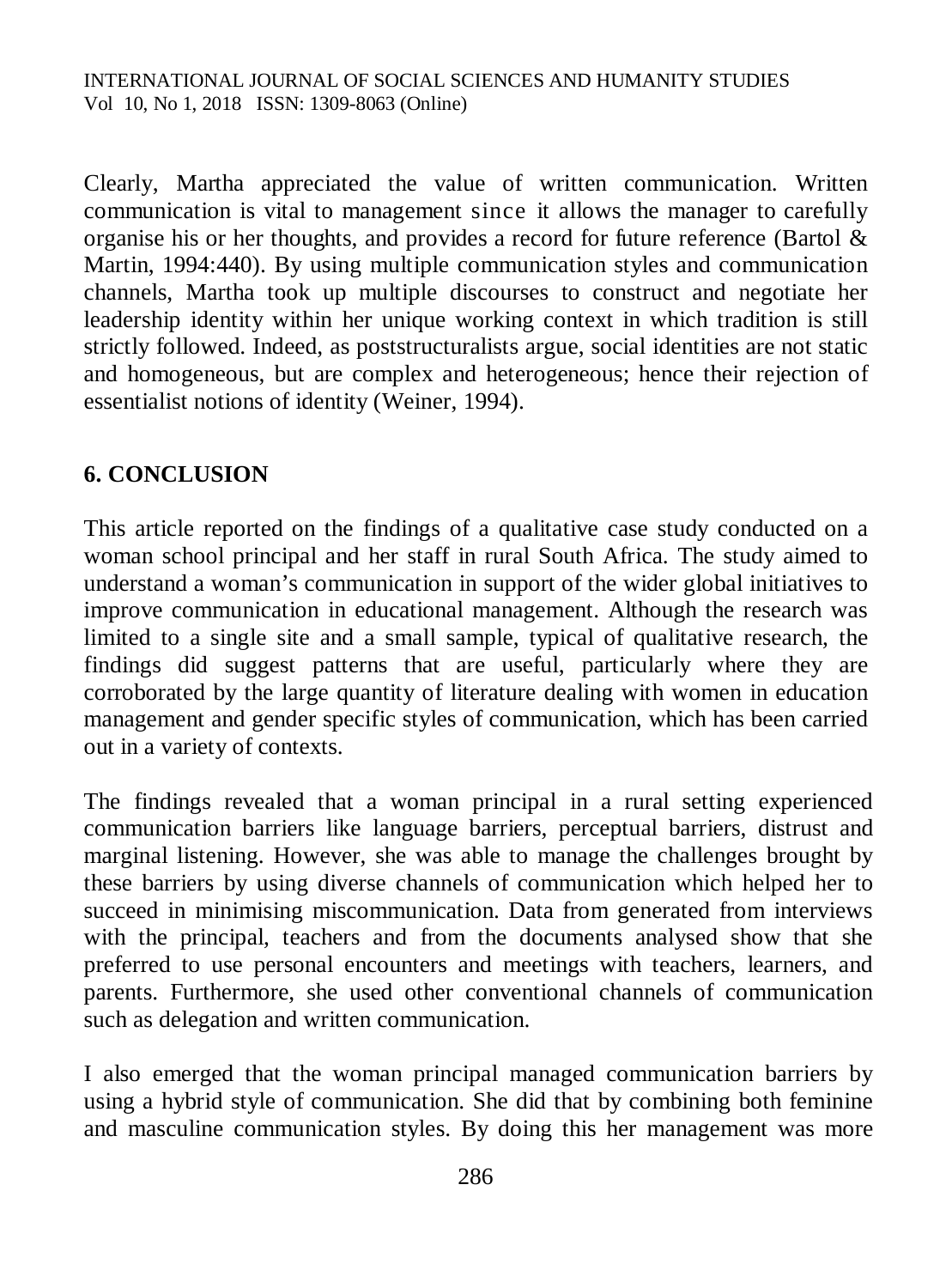aligned with the practices of transformational leadership which is argued to optimise leadership and management in contemporary leadership as discussed in the literature section. Literature also shows that transformational leadership may be viewed as genderless because it integrates culturally masculine and feminine behaviours (Eagly, 2013). As a woman leader in a rural area where cultural tradition can play a role in shaping communication styles, her usage of different communication channels assisted her in managing communication barriers, and minimise miscommunication as such.

The findings also suggest that women principals in a rural setting are able to transcend communication barriers firstly by transcending cultural barriers to communication in management where necessary; and secondly by using a hybrid communication style with diverse channels of communication, including personal encounters. The woman principal practiced transformational leadership by following a hybrid communication style, and by mobilising social interactions in support of institutional goals. In this case study she displayed both feminine communication styles and traditional male characteristics of independence and strength in the public sphere, yet teachers in her school did not associate her character with masculinity. It is therefore recommended that school principals adopt a hybrid style of managing communication as it seems to yield good results for organisations.

This article extends the current literature by investigating the extent to which a woman principal's communication in the school is reflective of transformational leadership. Consequently, the article adds to a deeper understanding of the communication tools that interact with Transformational Leadership to enhance school effectiveness. Using the hybrid style of communication can also lead to improved management. In this way principals may be able to surpass most communication barriers.

### **REFERENCES**

Adler, Nancy E., Boyce, Thomas, W, Chesney, Margaret, A, Folkman, Susan and Syme, S. Leonard (1993), "Socioeconomic inequalities in health: no easy solution", *Jama*, Vol. 269, NO, 24, pp. 3140-3145.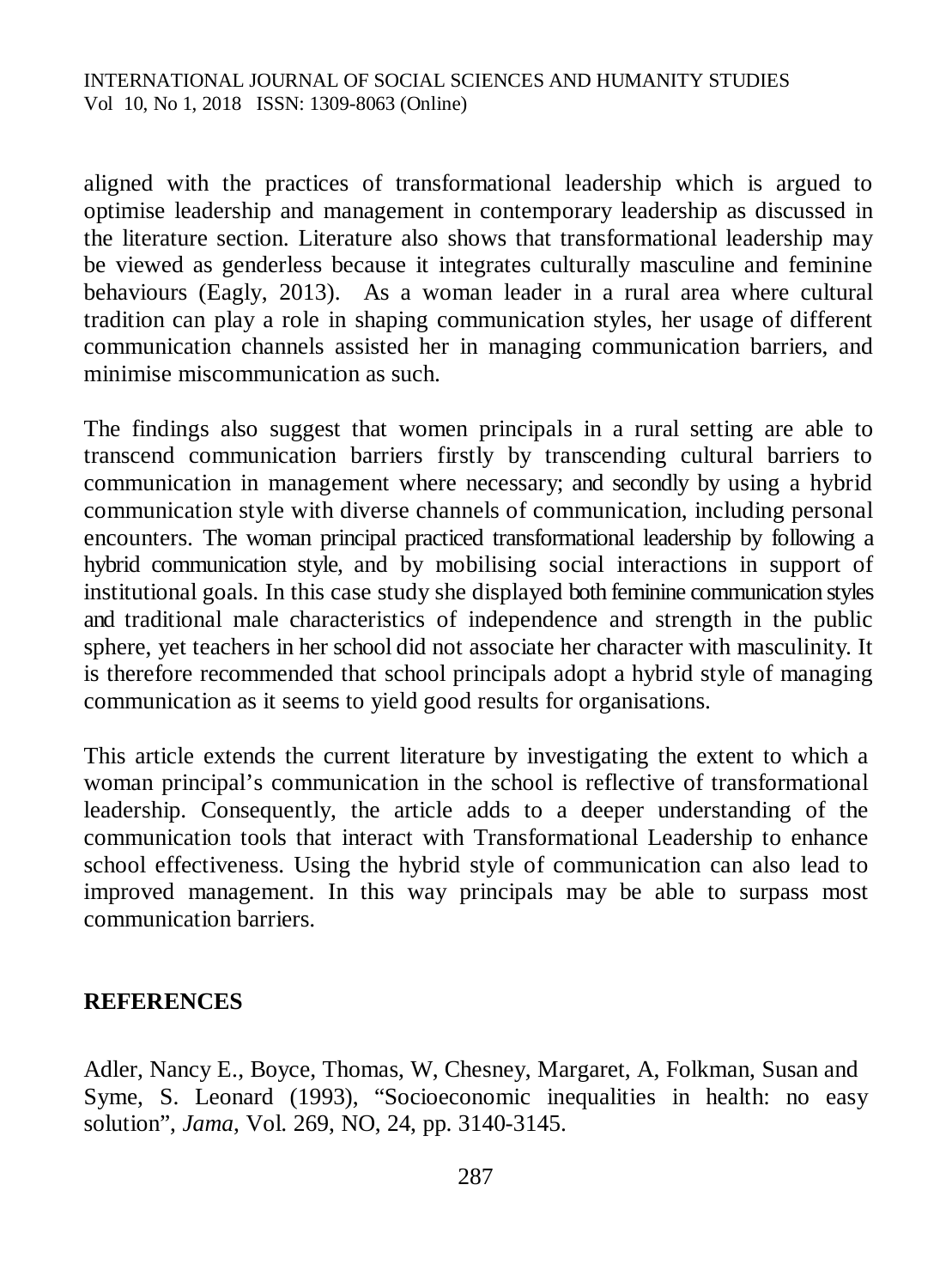Alimo-Metcalfe, Beverly (2010), "An investigation of female and male constructs of leadership and empowerment, gender in management", *An International Journal*, Vol. 25, No. 8, pp. 640-648.

Bartol, Kathryn, Martin, David (1998), *Management*. (3rd edition.) Burr Ridge, IL: Irwin- McGraw-Hill.

Bedeian, Arthur, & Glueck, William (1991), *Management*. (3rd edition.) Chicago: The Dreyden Press.

Blackmore, Jill (1989), "Educational leadership: A feminist critique and reconstruction", *Critical perspectives on educational leadership*, Vol. 27, No. 56, pp. 93-129.

Blackmore, Jill (2010), "The other within': Race/gender disruptions to the professional learning of white educational leaders", *International journal of leadership in education*, Vol. 13*,* 1, pp. 45-61.

Brescoll, Victoria L (2011), "Who takes the floor and why: Gender, power, and volubility in organizations", *Administrative Science Quarterly,* Vol. 56, No. 4, *pp.*  622–641.

Broadbridge, Adelina (2007), "Retailing: dominated by women; managed by men", *International Journal of Retail & Distribution Management*, Vol. 35, No. 12, pp. 12-21.

Coleman, Stephen (2001), The transformation of citizenship? In B. Axford, & R. Huggins (Eds.), New media and politics. (pp. 109-127). London: SAGE

Daft, Richard (2013), *Management*. (11<sup>th</sup> edition) San Diego: Cengage South West.

Debroux, Phillippe (2013), "Human resource management in Japan", *Managing Human Resources in Asia-Pacific,* Vol. 2, No. 20, pp. 64.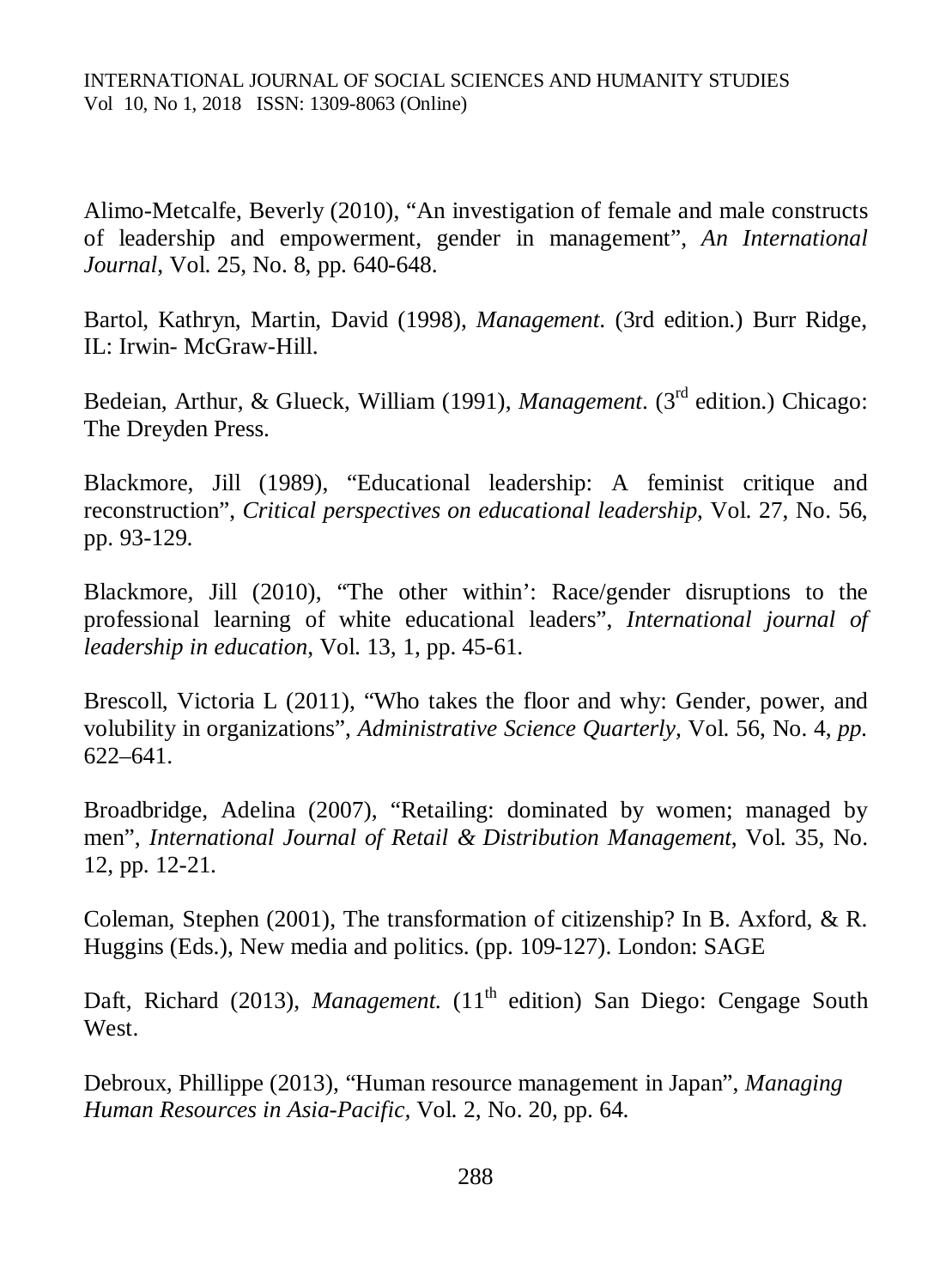Eagleton, Terry (1983), Literary theory: an introduction. Oxford: Basil Backwell.

Eagly, Alice, & Chin, Jean Lau (2010), "Diversity and leadership in a changing world", *American Psychologist,* Vol.65, No. 3, pp. 216.

Eagly, Alice (2013), Why 'Lean In'? Hybrid Style Succeeds, and Women Are Best at It, [http://www.nytimes.com/roomfordebate/2013/03/20/shery-sandberg](http://www.nytimes.com/roomfordebate/2013/03/20/shery-sandberg-)says-lean-in-but-is-that-really-the-way-to-lead/why-lean-in-hybrid-style-succeedsand-women-are-best-at-it [Accessed 12, 02, 2015].

Elkins, Arthur (1980), *Management: Structures, functions, and practices*. USA: Addison-Wesley.

Enke, May Kathryn Ann Enger (2011), Positionality and Enacted Leadership: Women in Senior Level Administrative Positions at Liberal Arts Colleges, a dissertation submitted to the faculty of the graduate school: University of Minnesota.

Gimsley, Shawn. (2018), Delegation in Management: Definition & Explanation, Accessed on [https://study.com/academy/lesson/delegation-in-management](https://study.com/academy/lesson/delegation-in-management-)definition-lesson-quiz.html [Accessed 01,09, 2018].

Grogan, Margaret, & Shakeshaft, Charol (2010), *Women and educational leadership.* San Francisco: Jossey-Bass. Holmes, Janet (1998), Women talk too much. In L. Bauer & P Trudgill (Eds), Language myths, (pp41-49). New York: Penguine.

Holmes, Janet (2013), *Women, men and politeness*. London: Routledge.

Isaac, Carol. A., Behar□Horenstein, Linda. S., & Koro□Ljungberg, Mirka (2009), "Women deans: Leadership becoming", *International Journal of Leadership in Education*, Vol. 12, No. 2, pp.135-153.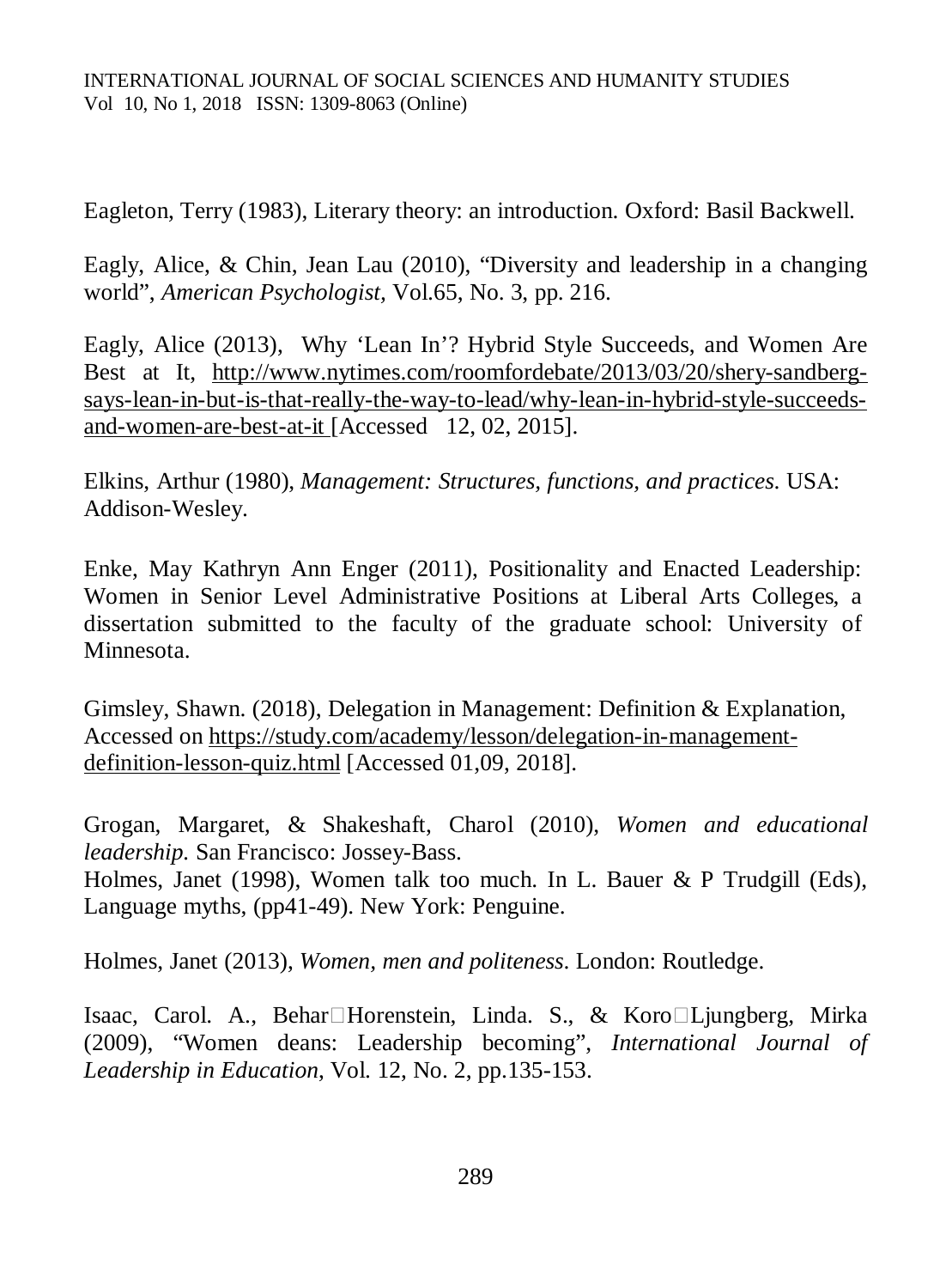Isaac, Carol. A. (2011), "Women leaders: the social world of health care", *Journal of health organization and management*, Vol. 25, No. 2, pp. 159-175.

Juntrasook, Adisorn (2013), Narratives of leadership in academia: A discursivedialogic analysis. Doctor of Philosophy Thesis, University of Otago Aotearoa, New Zealand.

Katuna, Barret. Mary (2014), *Breaking the Glass Ceiling? Gender and Leadership in Higher Education*. PhD Dissertation, University of Connecticut, Hartford: US.

Kim, Giyeon, Loi, Aguado,Claudia, Chiriboga, David, Jang, Yuri, Parmelee, Patricia, & Allen, Rebecca (2011), "Limited English proficiency as a barrier to mental health service use: A study of Latino and Asian immigrants with psychiatric disorders", *Journal of Psychiatric Research*, Vol. 45, No*.* 1, pp. 104- 110.

Kwadzo Agezo, Clement (2010), "Female leadership and school effectiveness in junior high schools in Ghana", *Journal of Educational Administration*, Vol. 48, No. 6, pp. 689-703.

Larsen, Donald E. & Joseph E. Hunter (2014), Separating Wheat from Chaff: How Secondary School Principals' Core Values and Beliefs Influence Decision-Making Related to Mandates. *Rosemarye Taylor (Editor),* 71. Locke, Edwin, A (2009) http://www.academia.edu/6150184/Handbook of Principles of Organizational Behavior handbook of principles of organizational behaviour: indispensable knowledge for evidence-based management  $(2^{nd} Ed)$ . UK: John Wiley & Sons, Ltd

Lombardo, Jennifer (2015), How Perception Influences the Communication Process, [http://study.com/academy/lesson/how-perception-influences-the](http://study.com/academy/lesson/how-perception-influences-the-)communication-process.html [Accessed 02,09,2015].

López $\Box$ Zafra, E., Garcia $\Box$ Retamero, R., & Landa, J. M. A. (2008), "The role of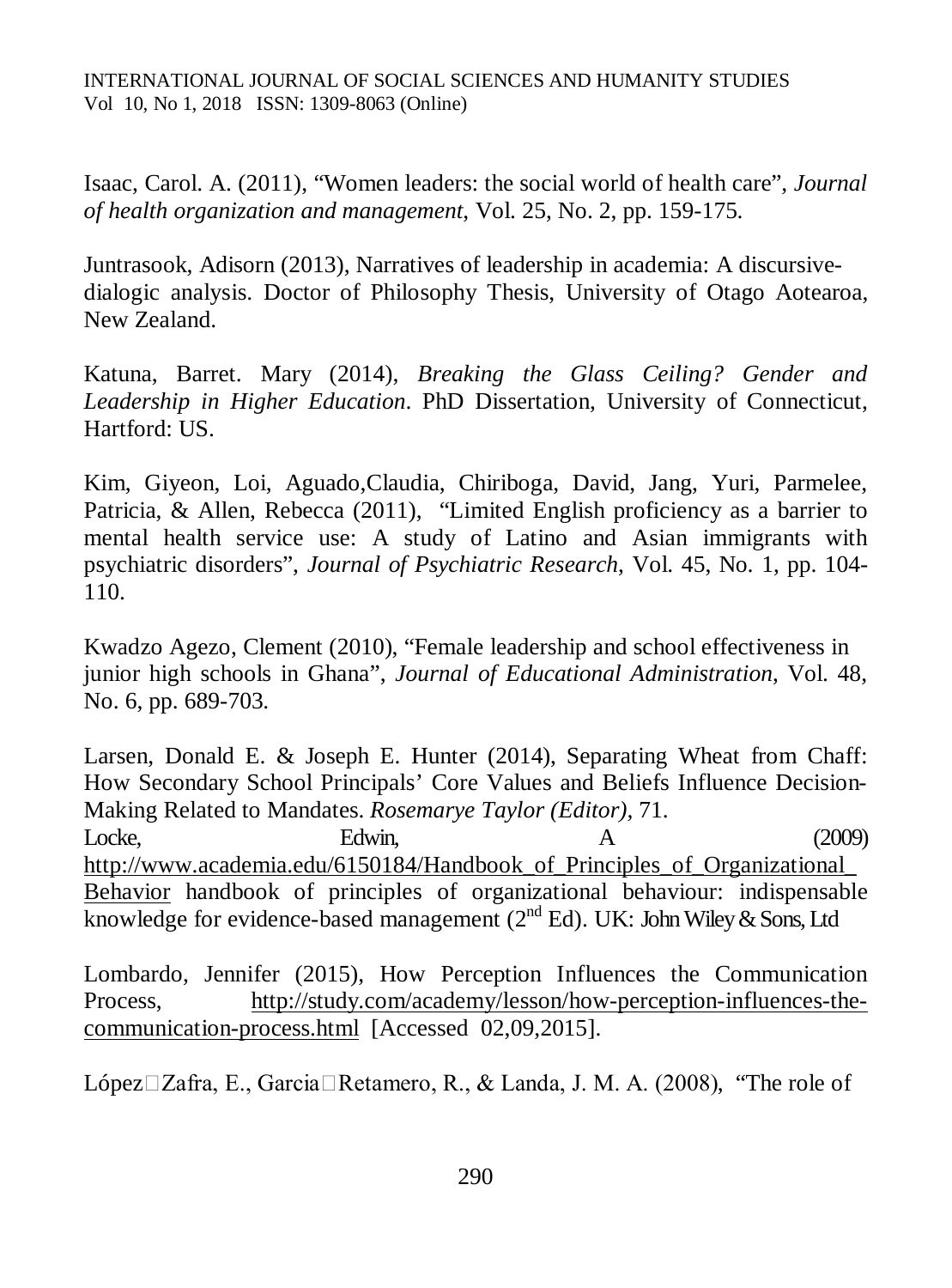transformational leadership, emotional intelligence, and group cohesiveness on leadership emergence", *Journal of Leadership Studies*, Vol. 2, No. 3, pp. 37-49.

Lopez-Zafra, Esther, Rocio Garcia-Retamero, and M. Pilar Berrios Martos (2012), "The relationship between transformational leadership and emotional intelligence from a gendered approach." *The Psychological Record* Vol. 62, No. 1, 97-114. Lumby, Jacky, Azaola, Marta Cristina, De Wet, Annamagriet, Skervin, Hyacinth, & Williamson, Alison (2010), *Women school principals in South Africa: leading the way- report*. Southampton: University of Southampton.

Lunenburg, Fred. C. (2010), "Communication: The process, barriers, and improving effectiveness". *Schooling*, Vol. 1, No. 1, pp. 1-11.

Martos, Berrios (2012), "The relationship between transformational leadership and emotional intelligence from a gendered approach". *The Psychological Record*, Vol. 62, No. 1, pp. 97-114.

Moolenaar, Nienke, Daly, Alan, & Sleegers, Peter. (in press). Ties with potential: social network structure and innovative climate in Dutch schools. *Teachers College Record*.

Martin, Judith, N. & Nakayama, Thomas, K (2010), Intercultural Communication contexts. Bosto: McGrawHill.

Merchant, Karima (2012), How men and women differ: gender differences in communication styles, influence tactics, and leadership styles CMC Senior Theses. Paper 513, [http://scholarship.claremont.edu/cmc\\_theses/513.](http://scholarship.claremont.edu/cmc_theses/513.) [Accessed 15,02,2015]

Moolenaar, Nienke, Daly, Alan, & Sleegers, Peter (in press), Ties with potential: social network structure and innovative climate in Dutch schools. *Teachers College Record*.

Moolenaar, Nienke, Daly, Alan, & Sleegers, Peter (2010), "Occupying the principal position: Examining relationships between transformational leadership,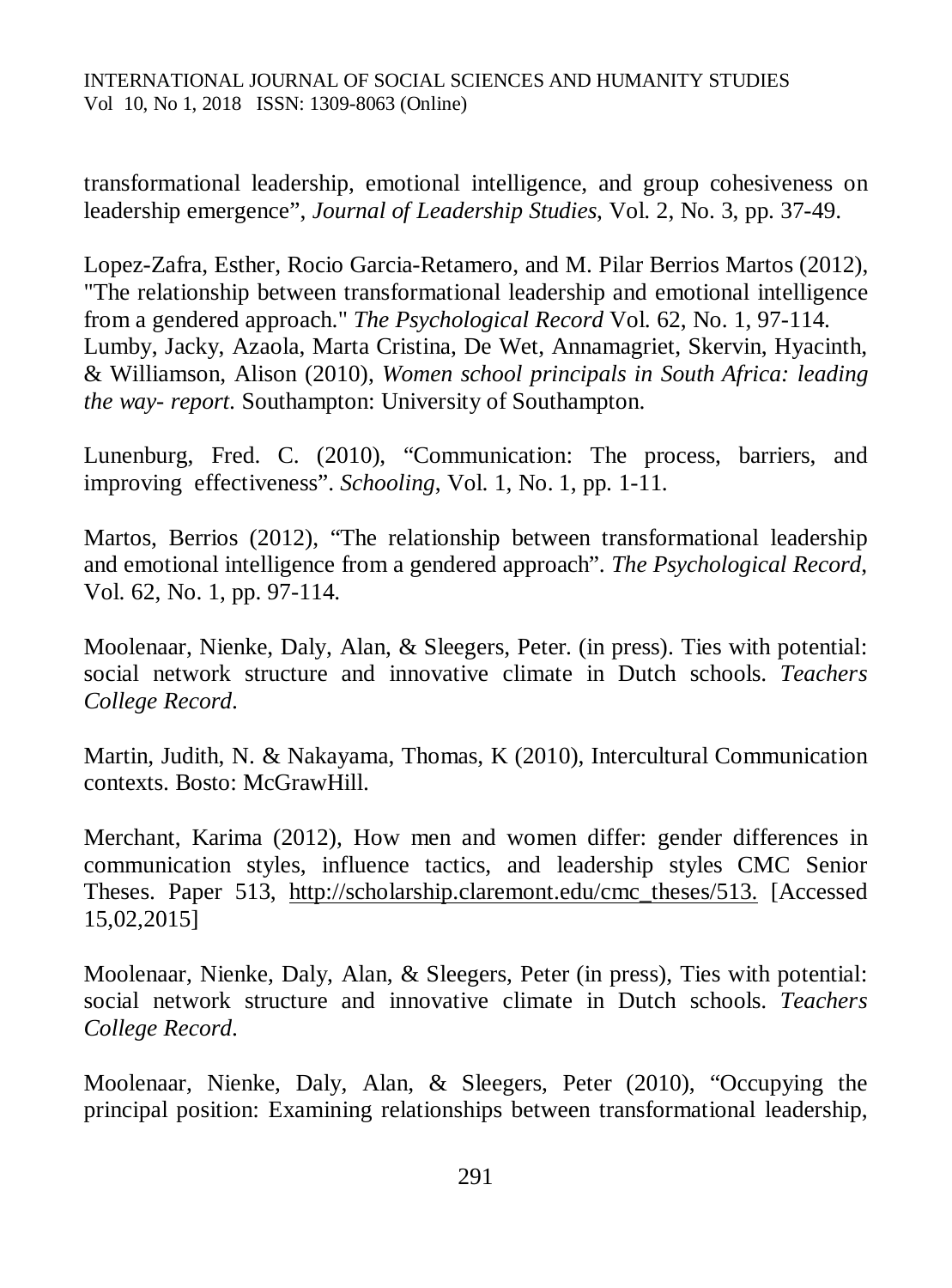social network position, and schools' innovative climate". *Educational administration quarterly*, Vol.46, No.5, pp.623-670.

Nicholson, Linda (1990), Feminism/postmodernism. New York: Routledge

Noddings, N. (2013). An ethic of caring. *Ethical theory: An anthology*, 699-712.

Rudman, Laurie A., Corinne A. Moss-Racusin, Julie E. Phelan, and Sanne Nauts (2001), "Status incongruity and backlash effects: Defending the gender hierarchy motivates prejudice against female leaders." *Journal of Experimental Social Psychology,* Vol. 48, No. 1, pp. 165-179.

Rutherford Alexandra (2011), "From the Ground Up Feminist Approaches, Methods, and Critiques". *Psychology of Women Quarterly*, Vol. 35, No*.*1, pp. 175-179.

Vinkenburg, Claartje, Van Engen, Marloes, Eagly, Alice, & Johannesen-Schmidt, Mary (2011), "An exploration of stereotypical beliefs about leadership styles: Is transformational leadership a route to women's promotion?", *The Leadership Quarterly*, Vol. 22, No*.* 1, pp. 10-21.

Walkerdine, Valerie (1981) 'Sex, power and pedagogy', *Screen Education*, 38, pp. 14- 24.

Watzlawick, Paul, Bavelas, Janet Beavin, & Jackson, Don D (2011), *Pragmatics of human communication: A study of interactional patterns, pathologies and paradoxes*. New York: WW Norton & Company.

Williams, Chuck (2011), Management. Australia: South-Western Cengage Learning.

Weiner Gaby (1994), Feminisms in education: An introduction. Buckingham: Open University Press.

Wolpe, AnnMarie (2012), Within school walls*,* Vol. 75. London: Routledge